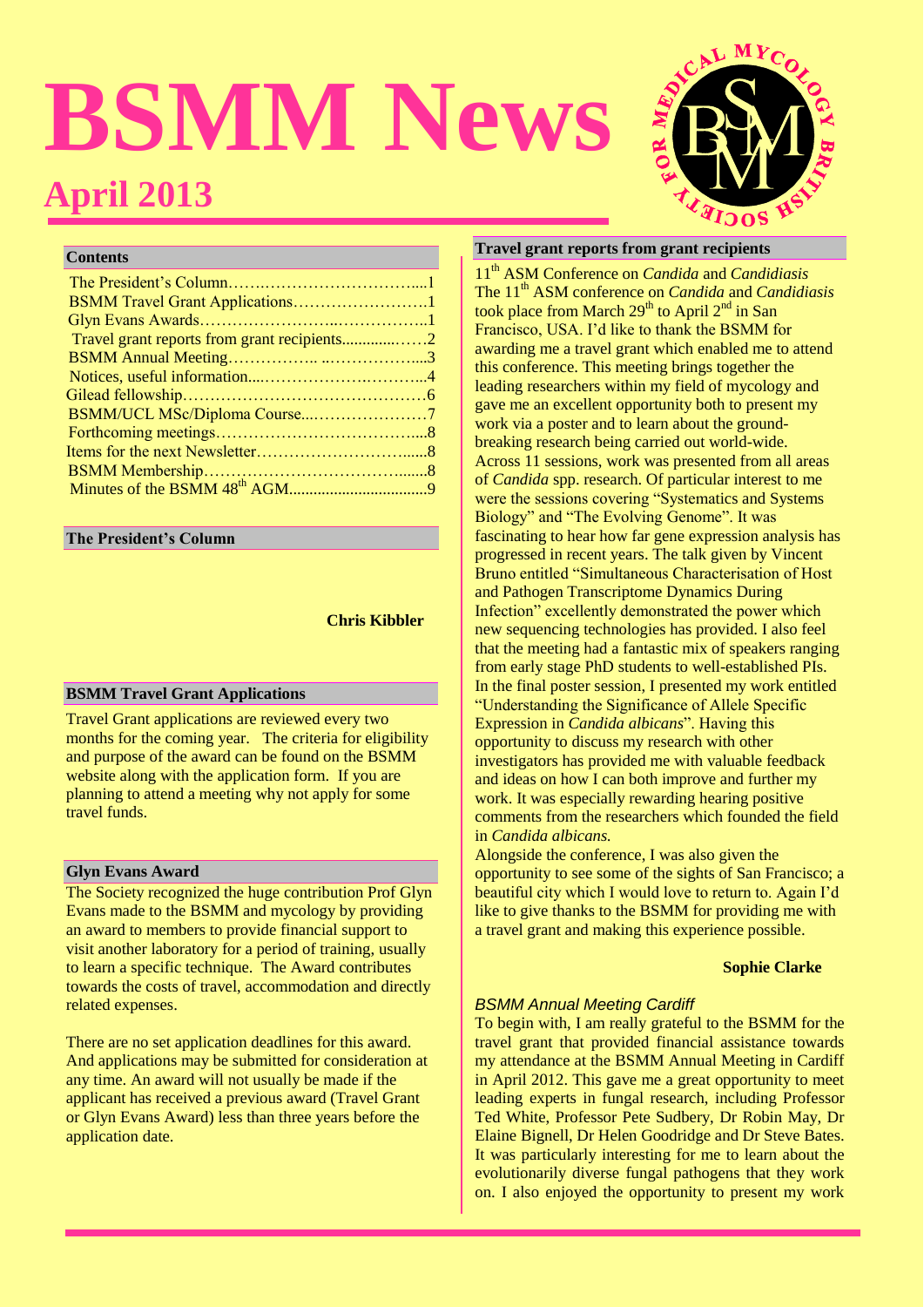

and was grateful for some inspiring feedback from these experts in molecular mycology.

The BSMM Annual Meeting covered a variety of aspects in fungal research including fungal epidemiology, emerging pathogens, diagnostics, fungal beingal resistance and host-fungal<br>I was especially interested in interactions. I was especially interested in environmental sensing and host-pathogen interaction which are a large part of my project. My favourite topics were presented by Prof Pete Sudbery, Prof. Neil Gow, Prof. Robin May and Dr. Marghe Bertuzzi. The context of these talks included the mechanics of hyphal growth in fungi, the importance of chitin in immune recognition, the interaction of *Cryptococcus* with macrophages and PacC as an important pH regulator and virulence factor of *A. fumigates*. All of these talks (and others) gave me some excellent ideas for my current PhD project and for my future work as a postdoctoral researcher. Once again I would like to express my deep thanks to the BSMM committee for the Travel Award and for supporting me in this excellent experience.

 **Anna Theresa Tillmann**

# **BSMM Annual Meeting**

**BSMM 2013 PROGRAMME** 

# **BSMM 2013 PROGRAMME (APRIL 14th – 16th, 2013)**

**All sessions will take place in The County Suite, County Hotel By Thistle, Newcastle**

# **SUNDAY 14th April 2013**

**14:00 – 17:00** Executive committee meeting (The Boardroom)

**14:00 – 18:00** Registration (Front Lobby)

**14:00 – 18:00** Exhibition and refreshment area (Rendez-vous Restaurant)

**17:30 – 19:00** Evening meal (Rendez-vous Restaurant)

**19:00 – 20:45** MAIN POSTER session and poster prize judging (Symphony Suite)

**21:00 – 22:30** BSMM General Knowledge Quiz + Cash Bar (The County Suite)

# **MONDAY 15th April 2013**

**07:00 – 9:30** Breakfast (Rendez-vous Restaurant)

# **Session 1: Fungal genomics and systems biology (Chair: xxxx)**

- **08:45** Epidemiology and genomics of *Penicillium* and *Cryptococcus Matthew Fisher (Imperial College London, UK)*
- **09:10** Complexity and dynamics of host-fungal interactions *Duccio Cavalieri (Research and Innovation Centre, Italy)*
- **09:35** Offered paper

**09:50 – 10:00 BREAK**

# **Session 2: Novel molecular tools and models (Chair: xxxx)**

**10:00** Molecular tools to investigate fungal pathogenicity

*Patrick van Dijck (Institute of Botany and Microbiology, Belgium)*

**10:25** Modelling disseminated candidiasis using zebrafish

- *Craig Murdoch (University of Sheffield, UK)*
- **10:50** Offered paper
- **11:05 – 11:30 COFFEE** (Rendez-vous Restaurant)

| <b>Session 3: BSMM PhD student prize</b> |  |  |
|------------------------------------------|--|--|
| presentations (Chair: xxxxx)             |  |  |

| 11:30 Offered paper |
|---------------------|
| 11:45 Offered paper |
| 12:00 Offered paper |
| 12:15 Offered paper |
| 12:30 Offered paper |
| 12:45 Offered paper |

**1:00 – 14:30 LUNCH (**Rendez-vous Restaurant) **and poster viewing** (Symphony Suite)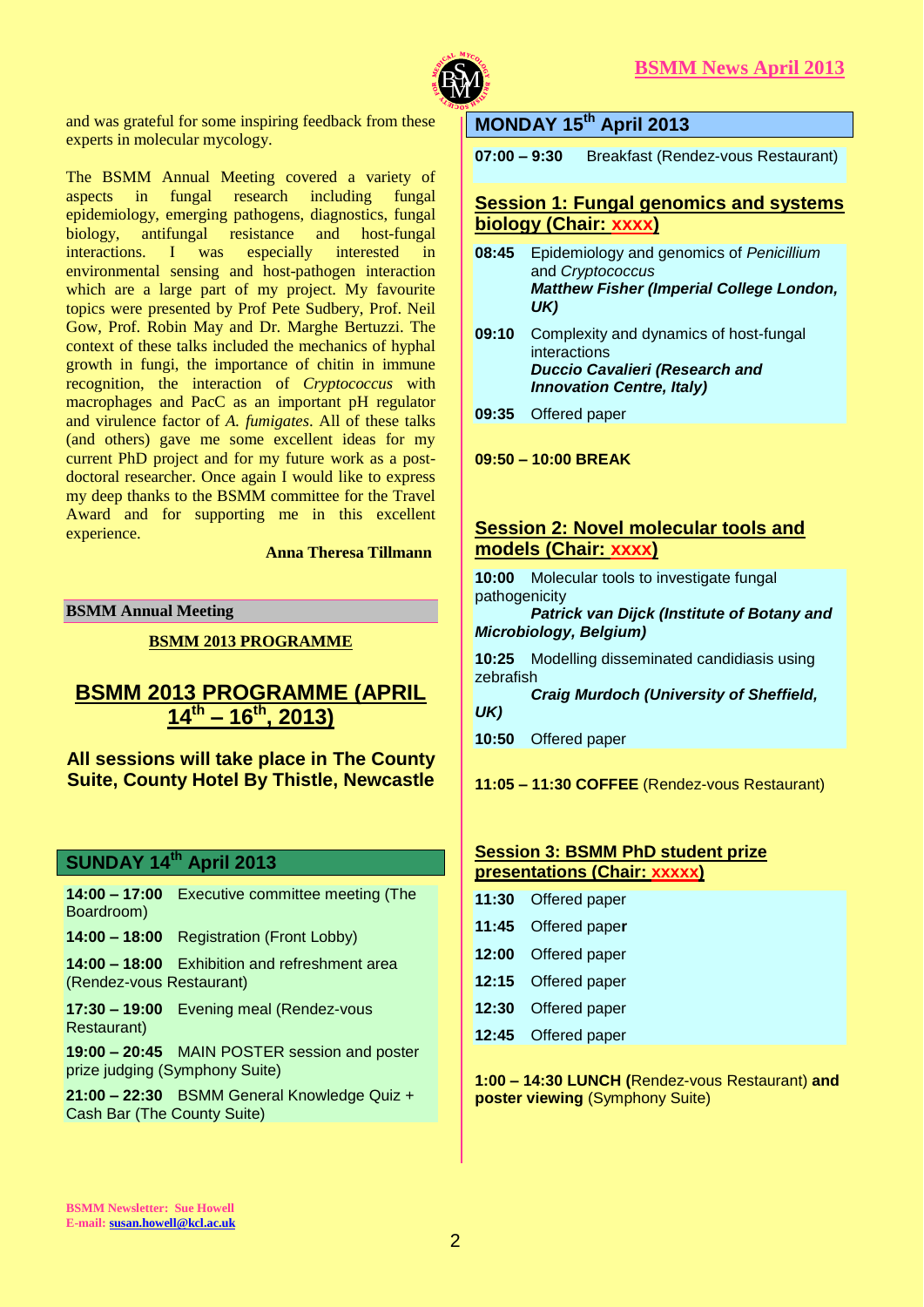

# **Session 4: Fungal biology and pathogenicity (Chair: xxxxx)**

- **14:30** Elicitation of host damage occurs in a temporally programmed manner during *Aspergillus fumigatus* infections *Elaine Bignell (Imperial College London,*
- *UK)*
- **14:55** *C. parapsilosis* biology and pathogenicity *Attila Gacser (University of Szeged,*
- *Hungary)*
- **15:20** Offered paper
- **15:35** Offered paper
- **15:50 – 16:15 Coffee** (Rendez-vous Restaurant)
- **16:15 – 17:45 BSMM AGM** (The County Suite) or **POSTER viewing** (Symphony Suite)

| <b>Session 5: Foundation Lecture (The Mozart</b> |                                       |  |
|--------------------------------------------------|---------------------------------------|--|
| Suite)                                           |                                       |  |
|                                                  | <b>18:00 - 19:00</b> Drinks reception |  |

**19:00 – 20:00** Host Cell Invasion by *Candida albicans Scott Filler (***Los Angeles Biomedical Research Institute at Harbor - UCLA***, USA)*

# **BSMM ANNUAL DINNER (The Mozart Suite)**

**20:00 – 00:00** Dinner, prizes for best poster and student oral presentation and sing song!

# **TUESDAY 16th April 2013**

**07:00 – 09:30** Breakfast (Rendez-vous Restaurant)

#### **Session 6: Gilead Fellowship talks (sponsored event) (Chair: xxxx)**

- **09:00** Offered paper
- **09:15** Offered paper
- **09:30** Offered paper
- **09:45** Offered paper

**10:00 – 10:20 Coffee** (Rendez-vous Restaurant)

# **Session 7: Host-fungal interactions (Chair: xxxx)**

- **10:20** The fungal mycobiome and its importance in health and disease *David Underhill (Cedars-Sinai Medical Center, Los Angeles, USA)*
- **10:45** Fungal-phagocyte interactions: visualisation of phagocytosis and phagosome maturation *Lars Erwig (University of Aberdeen, UK)*
- **11:10** Offered paper
- **11:25** Offered paper
- **11:40 – 11:50 BREAK**

# **Session 8: Fungal immunity (Chair: xxxxx)**

- **11:50** A systems biology approach to *Candida*-host defence interaction *Mihai Netea (Radboud University, Netherlands)*
- **12:15** Th17/IL17 and mucosal candidiasis *Heather Conti (University of Pittsburgh, USA)*
- **12:30** Offered paper
- **12:45 – 14:00 LUNCH** (Rendez-vous Restaurant)

# **EXTRA Session: Wellcome Trust Strategic Award for Medical Mycology and Fungal Immunology**

#### **14.00 – 17.00 Career Workshop for Young Medical Mycologists**

Open to all BSMM members, in particular students and postdoctoral research assistants attending the BSMM. The workshop will cover the following topics:

(1) Defining a Career path – presentations on different career routes (academic, clinical/medical, transition to non-scientific careers)  *Dr Janet Quinn, Institute for Cell and Molecular Biosciences, Newcastle University + 2 other speakers to be confirmed*

**BSMM Newsletter: Sue Howell E-mail[: susan.howell@kcl.ac.uk](mailto:susan.howell@kcl.ac.uk)**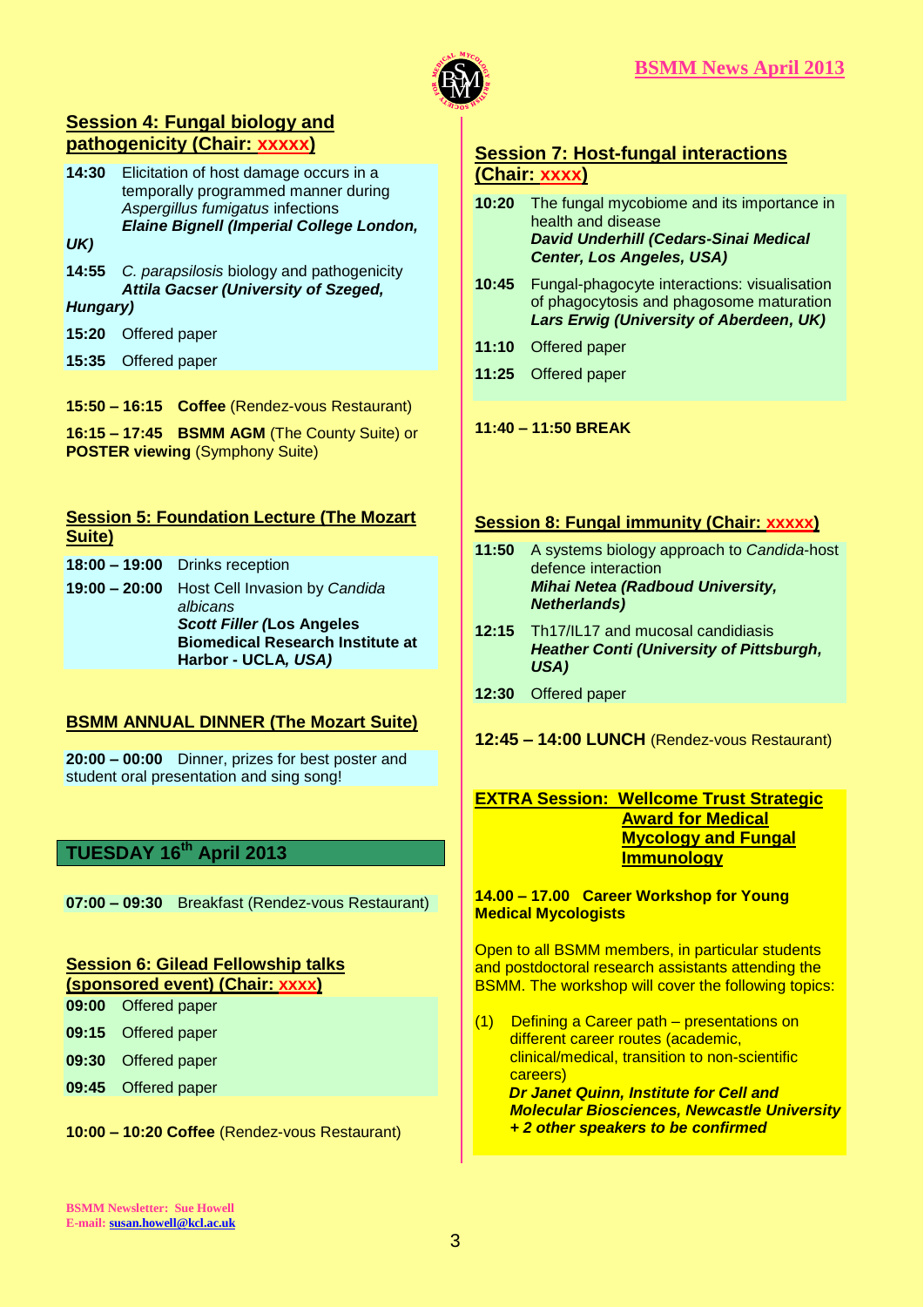

#### (2) Personal development plans and CV writing  *Professor Alistair Brown, Aberdeen Fungal Group, University of Aberdeen*

If you wish to attend the workshop, please register by sending an email to **MMFI-Hub@abdn.ac.uk, giving** your name, University/employer, position (e.g. PhD, Postdoc etc) and contact details.

# **END OF OFFICAL PROCEEDINGS**

# **UKCM BSMM/UCL MSc/ Diploma Course**

The BSMM/University College London MSc/Diploma Course in Medical Mycology Applications are invited for this unique distance learning based course. The programme is based at University College London and run jointly by UCL and the BSMM. Teaching is provided by the leading UK experts in mycology, by means of DVDs, web-based materials and practical courses, and includes a research project conducted at the student's home institution.

A bursary may be available from the British Society for Medical Mycology to support the costs of this course. Details are available on the BSMM website.

Places are limited, so if you wish to find out more please contact Anne Dickens, the course administrator at [a.dickens@medsch.ucl.ac.uk](mailto:a.dickens@medsch.ucl.ac.uk) as soon as possible to register your interest. Further details may also be found on the BSMM website at [www.BSMM.org](http://www.bsmm.org/)

# **Forthcoming meetings**

The 6th **Trends in Medical Mycology** (TIMM) will be held 11-14 October, 2013 in Copenhagen, Denmark. For further information go to: <http://www.timm2013.org/>

8-9 April, Utrecht, The Netherlands: the ECMM-ISHAM Working Group on **Zygomycetes and Zygomycoses**.

11 April, Amsterdam, The Netherlands: the ISHAM Working Group on **Fungal Nomenclature** will have an afternoon session as part of the CBS Spring Symposium "One Fungus / Which Gene" (10-11 April).

12-13 April, Utrecht, The Netherlands**:** The ISHAM working group on **Barcoding Medical Fungi**. New developments and revolutionary techniques are

presented, and some examples of taxonomic groups will be shown

**23rd ECCMID** 27 April 2013, Berlin, Germany

16-18 May, Innsbruck, Austria**:** The ISHAM Working Group **Pseudallescheria / Scedosporium Infections**

**2 nd Fungal Biofilms Meeting**. 20 May 2013 Glasgow, Scotland

**2 nd Fungal Biofilms meeting** 20-21 May 2013, Glasgow

**Molecular mechanisms of host-pathogen interactions and virulence in human fungal infections.** 25 May 2013 La Colle Sue Loup, France

**Society for General Microbiology** autumn conference is on 2-4 September 2013, University of Sussex, with a joint symposium with the BSMM

British Mycological Society: **Fungi and the environment.** Cardiff 10-13 September 2013

2-4 October, Rio de Janeiro, Brazil**:** The ISHAM Working Group on **Sporothrix and Sporotrichosis**.

28-30 November, Guangzhou, China: The ISHAM Working Groups on **Black Yeasts and Chromoblastomycosis**.

Links to Societies and webpages of interest: [http://www.rms.org.uk/events/Forthcoming\\_Events](http://www.rms.org.uk/events/Forthcoming_Events) for events sponsored by the Royal Microscopical Society

# **Items for the next BSMM newsletter**

If you have any ideas, reviewed a mycology book, or come across something that would be of interest to our community, and that would be suitable for publication in the BSMM Newsletter please email Sue at [susan.howell@kcl.ac.uk](mailto:susan.howell@kcl.ac.uk) 

# **BSMM membership**

Currently the Society has 357 members. There are 275 UK members and 78 overseas members, including 28 honorary and four life members

The Society would like to ensure that it acknowledges the contributions of its members and welcomes nominations for life and honorary membership. Life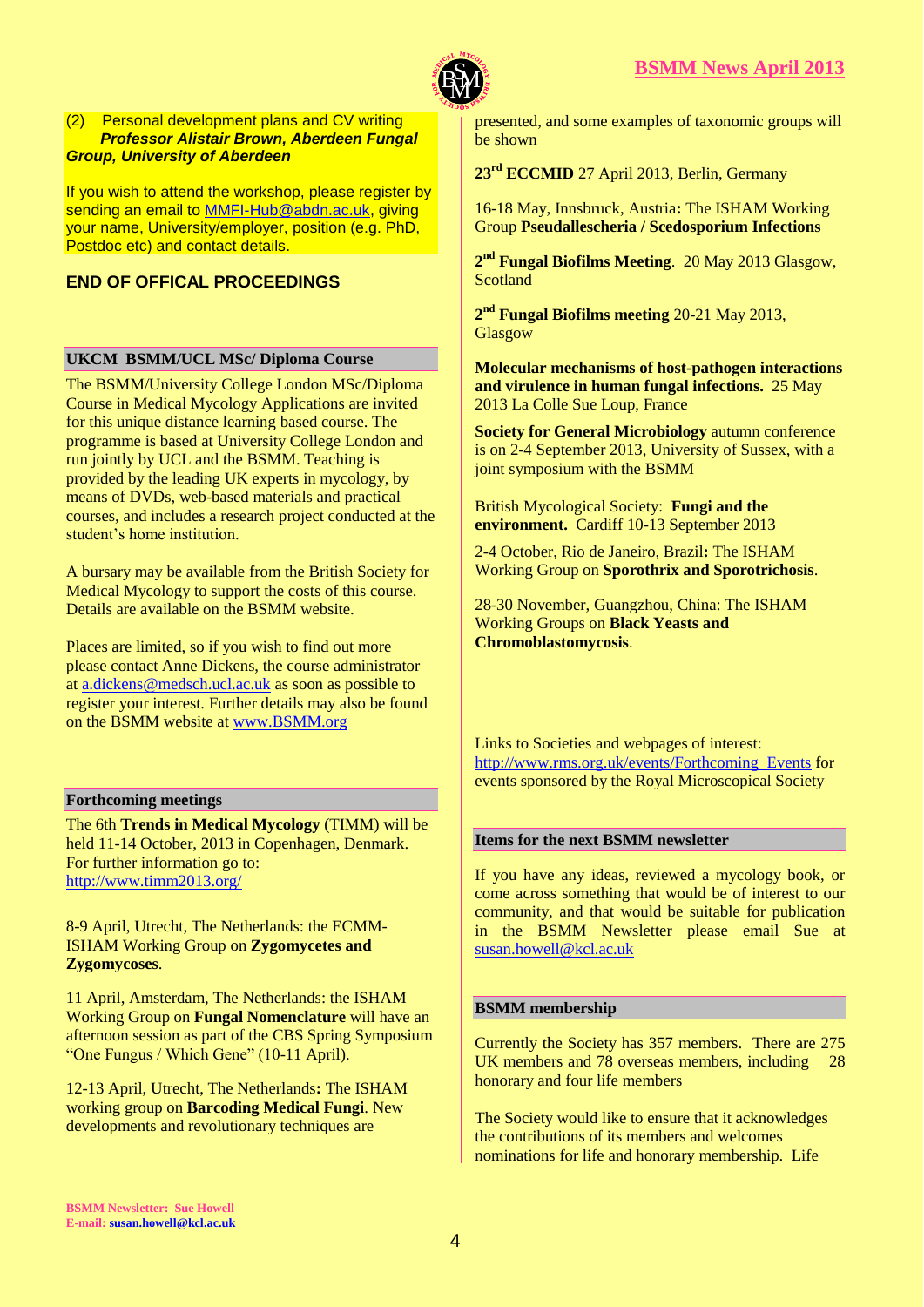



and honorary members have all the privileges of ordinary membership but are exempt from paying any annual subscription charges. The Constitution states that "Members of at least 10 years standing, who have retired from active practice, shall be eligible to become life members. Members who have made a notable contribution to medical or veterinary mycology and/or to the work of the Society, shall be eligible for nomination to honorary membership."

A member can be nominated for either life or honorary membership by the Committee or by two members, as long as the nomination is received by the General Secretary two months before the AGM. The award of life or honorary membership is then voted upon at the AGM.

The minutes of the AGM welcome a number of new members, but since the meeting a further 8 members have joined the Society and are welcomed: Gordon Brown (Aberdeen), Kerstin Voelz (Birmingham), Janey Quinn (Newcastle), Leanne Stones (Birmingham), Jonathan Richardson (London), Rita Oladele (Lagos), Alireza Abdolrasouli (London), and Marta Moulis (Hove).

Three members resigned this year: Dr Rhiannon Pusall (Birmingham), Roderic Warren (Shrewsbury), and John Mullins (Penarth). The Society wishes them well in their future projects.

# **Minutes from the 48 th AGM in Cardiff April 2012**

# **48th Annual General Meeting – Minutes**

The meeting was held on  $30<sup>th</sup>$  April 2012 at the Mercure Hotel in Cardiff, commencing at 16:15 and chaired by Professor C Kibbler (President).

Members present 28 members were in attendance at the meeting.

Apologies for absence were received from: Dr Veronica Hearn and Dr Ruth Ashbee,

# **Agenda items**

1. Apologies – see list above

2. Minutes of the  $47<sup>th</sup>$  AGM held on  $17<sup>th</sup>$  April 2011

The minutes were agreed by the membership as an accurate record and approved by the President..

3. Matters arising from the minutes

Any matters arising were included under existing agenda items.

#### 4. President's report

The Society remains in good shape, both financially and academically. Last year's meeting in Glasgow was a great success and I would like to formally thank Gillian Shankland and Julian Naglik for putting together such a great event. This one is promising to be of the same high standard.

The activity of our members continues to enhance the good name of the BSMM. I would like to particularly congratulate Professor Neil Gow and his consortium for his success in securing a large Wellcome Strategic Award for training the medical mycologists of the future. This is extremely important for the mycology community and Society members will be heavily involved in this programme.

Since we last met, there have been a number of meetings relevant to mycology, the largest of which were TIMM in Valencia and ECCMID in London. We were well represented by Liz Johnson and Rosemary Barnes on the respective scientific committees and I know that many of you participated in these and other conferences.

Last month saw yet another successful BSMM course in Leeds and the Society is very grateful to Ruth Ashbee for the huge amount of work involved in running this course.

A number of working parties have been running on your behalf and these will be discussed later in the AGM. There are no proposals for new ones, but please let the Executive Committee know if you feel there is a worthy topic.

The Fungal Registry has been on line for several years now and remains funded at a reduced rate. Liz Johnson will seek your views about this later.

I have represented you at several ECMM Council meetings during the past year. Most of the business has been around the new website design and the transfer of the journal "Mycoses" to the Confederation. A portal for accessing the on-line version should be available within the next few months and once the increased subscription has been paid, members should be able to access "Mycoses" from a member's only section.

This was to have been the last report of my three year term, but in view of some issues with the seeking of nominations for my successor, I have been asked to stay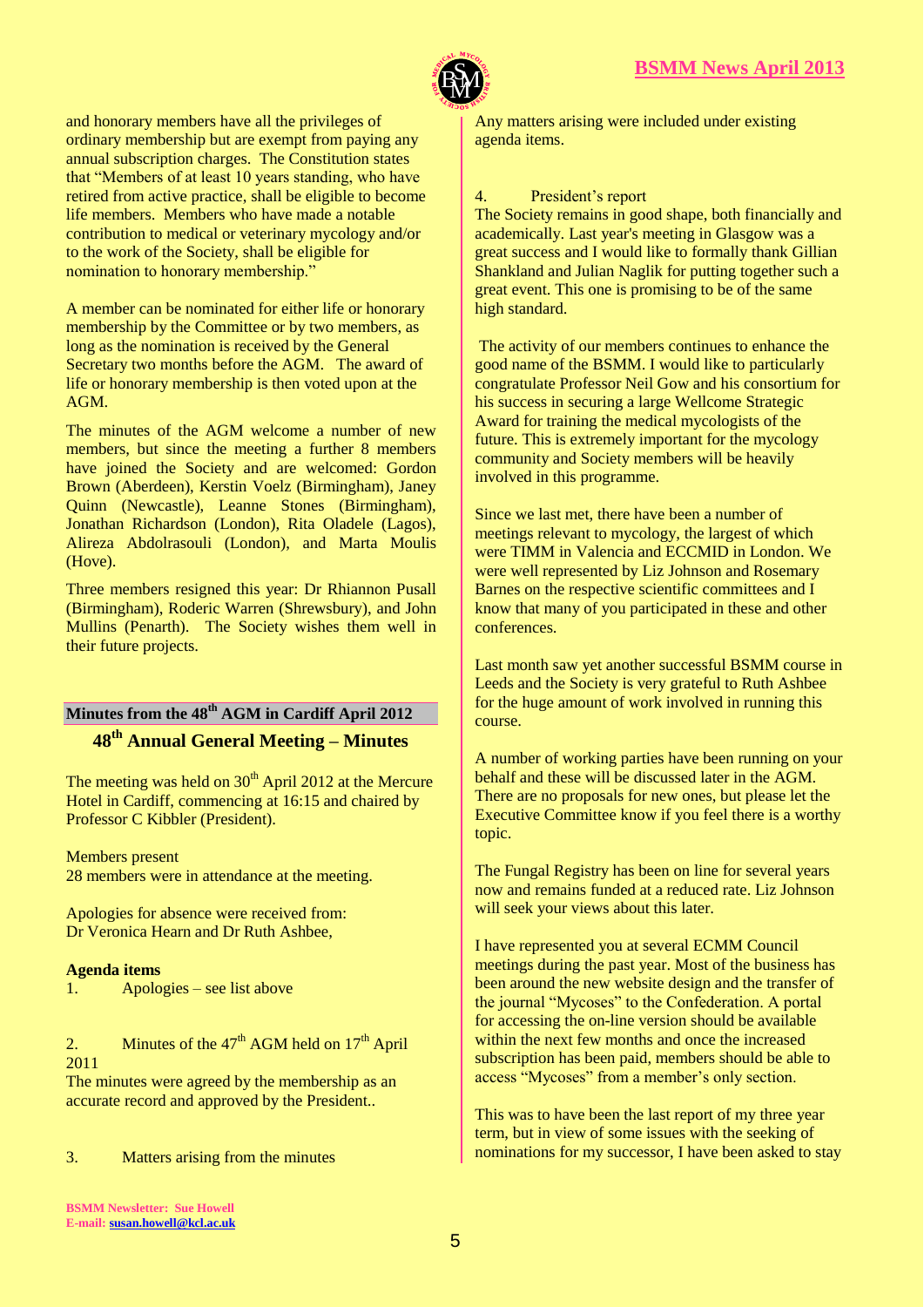

on by the Executive Committee for a further year. I am honoured to be asked and happy to do so, although we will now be asking for nominations for President, Secretary and Meetings Secretary to commence in office after the next AGM..

Thank you to Rosemary Barnes for organising our 48th Annual Meeting here in Cardiff and to Julian Naglik who has again provided able assistance in putting together a very interesting programme. Thank you as always to our sponsors from the pharmaceutical industry who are in alphabetical order: Astellas Pharmaceuticals, Cape Cod Associates, Gilead, MSD and Pfizer

Questions arising from the report: What was the deadline for nominations for President and Secretary? - -- The President responded that it was intended to close nominations at the end of June, and should there be more than one nominee an election would be held in the autumn for approval at he AGM in April 2013.

Proposed by Prof Rosemary Barnes, and seconded by Dr Julian Naglik

# 5. Treasurer's report

Treasurer's report for financial year ended 31<sup>st</sup> December 2011. Due to unforeseen circumstances Dr Amanda Barnes was unable to assume the post of Honorary Treasurer in 2011. Dr Riina Rautemaa-Richardson has now volunteered to take over the post and so this will be my final report as the honorary Treasurer of the BSMM.

This is the financial statement for the British Society for Medical Mycology for the year ended  $31<sup>st</sup>$  December 2011. The accounts are broken down on the five page report. Page 1 is a summary of the income and expenditure and page 2 shows the balance sheet for the BSMM as at  $31<sup>st</sup>$  December 2011. As I go through the accounts I will refer to notes, the details of which are found on pages 3-5 of the accounts. Where available, the figures for 2010 are shown on the far right for comparison. The figures shown in the accounts do not include VAT.

Beginning with the income of the BSMM for 2011 (page 1), income consisted of subscriptions amounting to £3083 and bank interest of £47. Other income was generated by the various activities of the Society, which I will discuss now.

The BSMM Annual meeting in 2011 was a hugely enjoyable and successful meeting held in Glasgow, and organised by Dr Gillian Shankland. The detailed accounts for the meeting can be seen in note 4 on page 4 of the accounts. Before discussing the meeting accounts I would like to point out that the sponsorship amount

listed for this meeting includes an outstanding £2000 sponsorship payment recovered by Dr Elaine Bignell for the London 2009 meeting. Because only the accounts for the previous year are shown for comparison it was easier to include this payment with the Glasgow meeting sponsorship. The Annual meeting generated income of £33,974, which included sponsorship of £13,000. Expenses totalled £21,664, which included £3518 for speakers' expenses (many of whom were initially asked to speak at the Exeter meeting). The Annual meeting, therefore, generated a profit of £12,310 – thanks again to Gillian for organising, almost singlehandedly, such a successful meeting and to our meetings organiser, Julian Naglik, for the meeting programme.

Returning to page 1, the other income source for the Society was a profit share payment from UCL from the BSMM/UCL Medical Mycology MSc/Diploma course, which amounted to £11,892.

Therefore, total income of the BSMM for 2011 was £29,332.

Expenses of the society are summarised in the lower half of page 1. Three travel grants were claimed in 2011 amounting to £1620. This was a much lower level of award compared to the previous year. These travel grants allowed Nicola Smith to attend ECCMID in Milan and Julian Naglik and Kathy Lee to attend the FEBS course in Nice. The BSMM awarded a Glynn Evans award to Deborah Whitehead to allow her to travel to the Mayo Clinic in Minnesota to learn how to test for Histoplasma, Coccidioides and Blastomyces. Reports from recipients of these awards can be found in the December 2011 newsletter.

Other expenditure of the Society included maintenance costs associated with the Fungal Registry database (£6895; the same cost as the previous year). The Society would again like to thank Dr Liz Johnson for her continued association with the Fungal Registry. Three working parties were active this year, with costs of £242 associated with the antifungal drug monitoring working party, £808 with the fungal serology working party and £180 with the Candida syndrome working party.

The BSMM also continued its support of students on the BSMM/UCL MSc/Diploma course, with payments totalling £1955 being made to two individuals who had been awarded BSMM bursaries. This level of payment was reduced from the previous  $(E7195)$ , but is a reflection of the modules being taken by bursary awardees in that year.

Management and administration costs for the year increased to £7331 in 2011. The detailed costs are shown in Note 2 on page 3 of the accounts. The actual committee expenses were only £208 (further reduced from the previous year), with other costs representing payment of subscriptions to the ECMM and the Society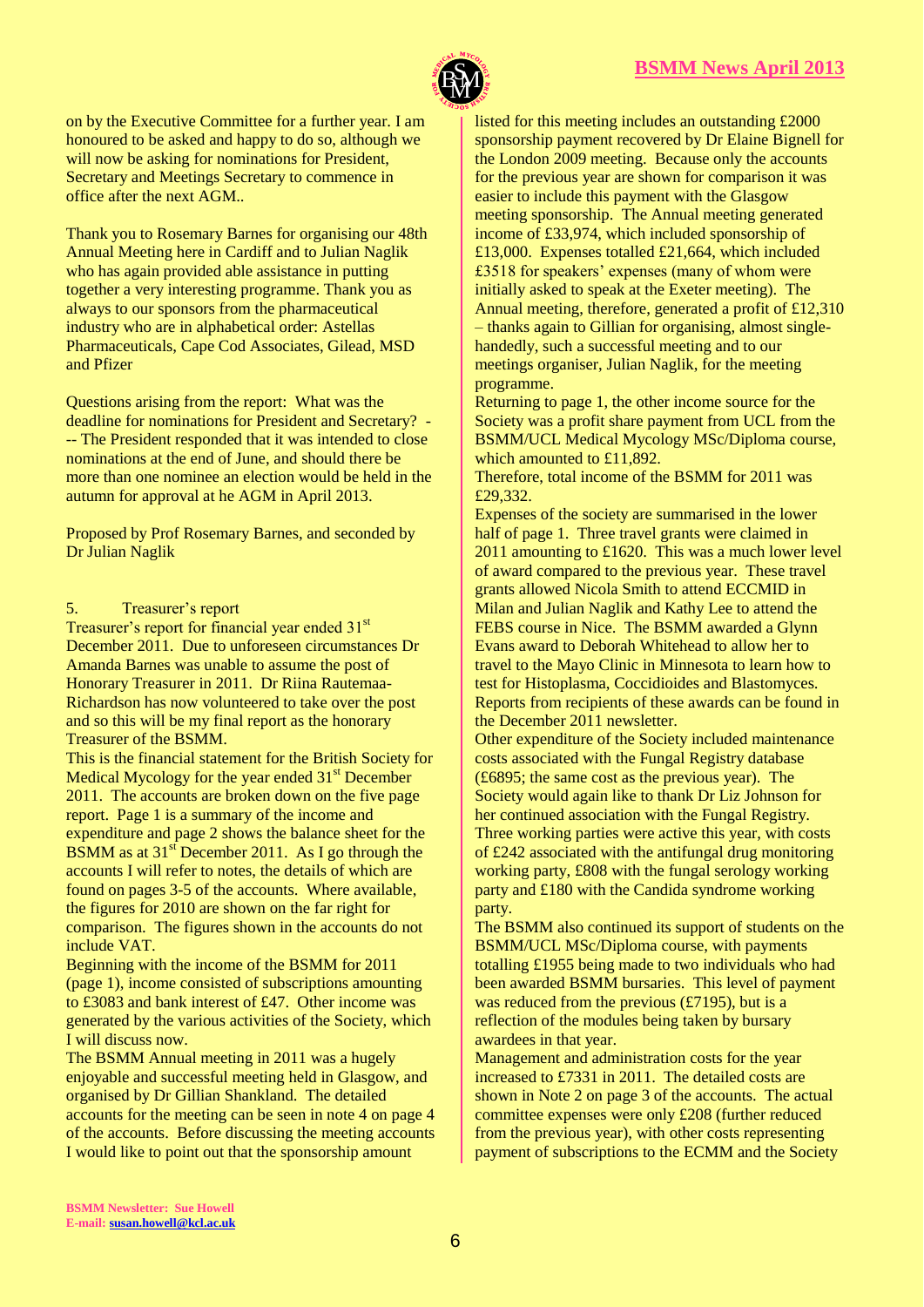

of Biology, newsletter costs, accountancy costs, bank charges and BSMM sponsorship of other meetings. The major cost under management and administration was an investment in the BSMM website, which amounted to £5305. The BSMM would like to thank Dr Carol Munro for her continued involvement in the website redesign.

The total expenses for the BSMM for 2011 amounted to £19, 031 (£23,556 in 2010).

The balance sheet of the Society is shown on page 2 of the accounts and details the various bank accounts held by the BSMM. As you can see, the British Society for Medical Mycology finished 2011 with a net worth of £140,453.

I would like to finish my report by extending my thanks to Mr Keith Thomson of Gardner and partners Accountants in Aberdeen, who has been the most fantastic, patient and understanding accountant for the BSMM over the last 6 years and also to wish my successor Riina Rautemaa-Richardson all the best during her term as Honorary Treasurer of the BSMM.

Questions arising from the report: How is the money received from UCL for the Certificate /Diploma /MSc spent?

-The Committee aim to spend much of the money from UCL on student bursaries. Each year applications for bursaries are reviewed and funding given to those with little access to resources and those who would benefit from support to complete a mycology training. Each application is reviewed individually. Furthermore, several of the students on this programme have become members of the BSMM and have contributed to the Society.

Proposed by Prof Rosemary Barnes, and seconded by Dr Elizabeth Johnson

# 6. Secretary's report

#### Membership

The total membership is 352 with 271 UK and 77 overseas members, of which 27 are honorary and 2 are life members. Our membership has increased by7 this year, and the Society would like to welcome its new members: Jason Hart (London), Sarah Morgan (Aberdeen), Filomena Nogueira (Aberdeen), Anna Johns (Manchester), Darel Anne MacDonald (Manchester), Shirley Tang (London), and Pankaj Mehrotra (Aberdeen). One member resigned this year: Dr John Reuther.

#### Grants and Awards

The Society continues to offer funding for members to attend meetings via Travel Grant applications, or to gain experience and training in another laboratory through

the Glynn Evans Mycology Award. Since the last AGM one Glyn Evans award was granted for £480 to Lynn Brown to learn sequencing methods. Seven Travel Grants were granted totalling £3421.83. Meetings attended included the BSMM, the Wood's Hole course on Molecular Mycology, the European Summer Mycology course in Hungary, the ASM and ISHAM.

One BSMM/UCL MSc bursary was granted for £7259 and this student commenced study in Autumn 2011.

The applications forms for the Glyn Evans award and Travel grant will be revised shortly. The Glyn Evans application will give more space for a detailed description of the work or project to be undertaken in the host laboratory. This is to allow the Committee to better appreciate why the award will be useful and reduce the need to send requests for further detail or explanation. The Travel Grant conditions will be revised to encourage recipients to submit meeting reports promptly.

#### **Newsletters**

Two newsletters were published last year and emailed to as many members as possible to cut down on production costs. I am still trying to locate members whose email addresses no longer work. If anyone would like to contribute an article on news, job opportunities, or is trying to track down a book or reference please do contact the Secretary for inclusion. Any photos from the Annual meeting would also be welcome.

#### Executive Committee Membership

Unfortunately Dr Amanda Barnes was unable to take on the reigns as Treasurer and Dr Donna MacCallum kindly filled the gap. The Executive Committee identified a willing successor as Treasurer in Dr Riina Richardson, and she will be taking over from Donna after this meeting.

The positions of President, Meeting Secretary and General Secretary will be dealt with under item 11.

Lastly we would like to thank Prof Rosemary Barnes for her hard work making this meeting in Cardiff so successful, and welcome Dr Julian Rutherford as the local organiser for the meeting in Newcastle in 2013 and Dr Malcolm Richardson as local organiser for Manchester in 2014.

Proposed by Dr Julian Naglik and seconded by Dr Peter Troke.

7. Working party reports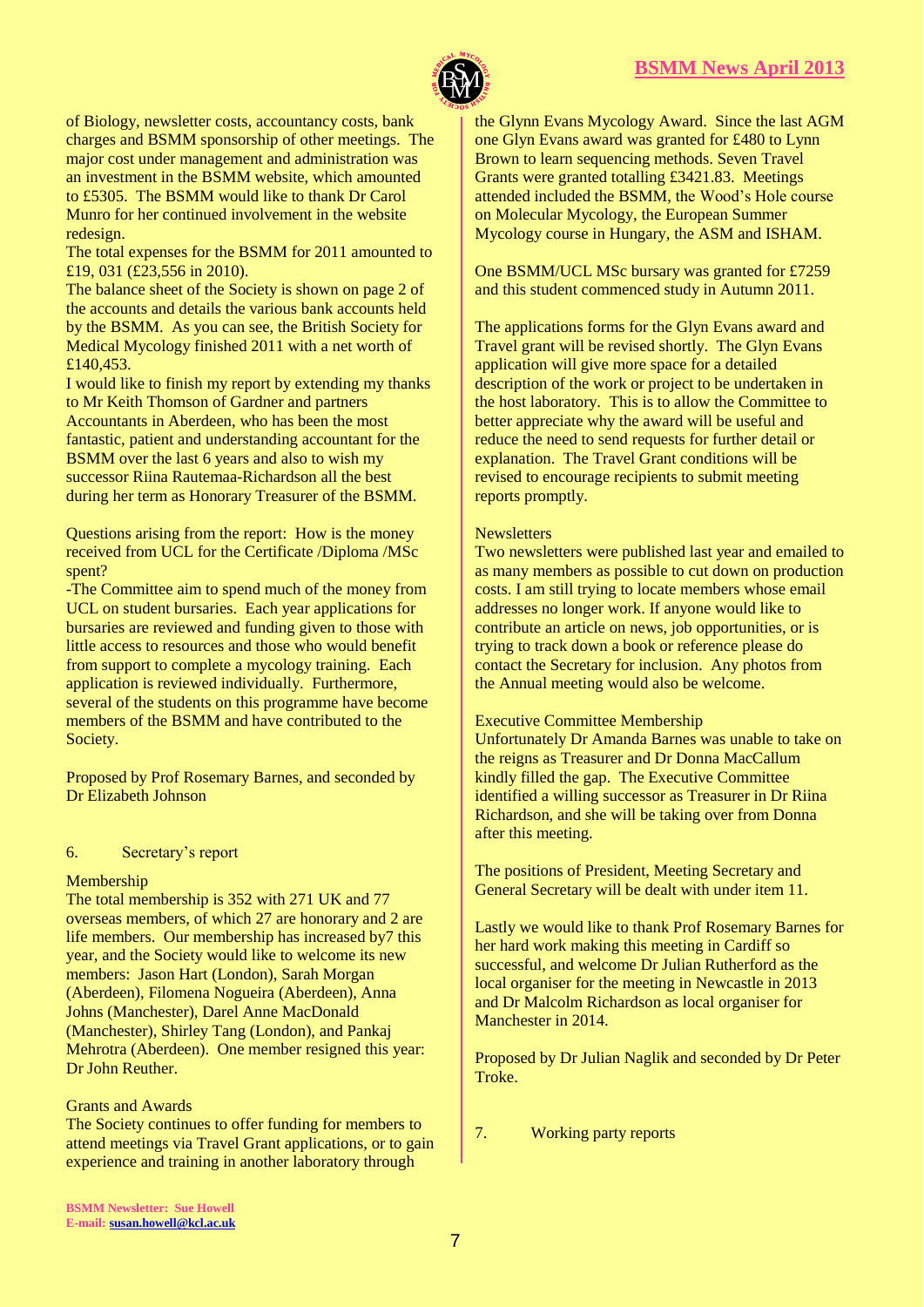

i). BSMM/UCL certificate / Diploma / MSc – Report from Professor Chris Kibbler The course has now been running for eight years and continues to recruit well. We currently have 26 students on the course, with 5 joining this year. The Society awarded one bursary this year to a new student on the course.

Module one was taken as a CPD option for the first time this year and there are plans to add several other modules which should bring in additional income to the Society. Once again, the course has achieved a surplus, shared with UCL, which will result in a payment, yet to be calculated, to the Society in the near future. As ever, this course could not run without the commitment of many members of the Society and I would particularly like to thank the module tutors, those responsible for running the practical modules and Anne Dickens, our able administrator.

ii). Fungal Infection Registry – Report from Dr Elizabeth Johnson

The BSMM Fungal Registry Working group which I chair was initiated in 2006 and includes: Professors David Denning and Chris Kibbler and Drs Brian Jones and Ibrahim Hassan, in addition Professor Caroline Sabin was co-opted to provide statistical advice and support. The group worked together with Abacus International, and with financial support from Gilead, to design a user friendly data base for the capture of possible, probable and proven invasive fungal infection for centres within the UK. Blanket ethical approval was granted and the launch meeting was in September 2007 during which the web-based reporting system was demonstrated to potential participants.

Since that time although there has been intermittent interest formal registration and data entry has been minimal. We currently have 10 centres registered with 25 potential users and 174 patient data sets entered, but even this sounds better than it is, as the majority of these patients are from a single respiratory clinic and there has not been any data entry for a long time. However, in recent months Pfizer have agreed to provide support for data entry on a couple of large sites in London and the logistics of this are being addressed.

Moreover, Brian Jones has expressed an interest in using the registry for analysis of patient data in a large Scottish candidaemia study which is currently underway. This will entail some work on the site to include additional questions and the plan is to consult the members of the working party by email to discuss these.

I have recently approached Abacus for a quote to support and host the site for a further six months after which time we would like to have it handed over in a

form that can be run from a PC. The quote for this was £3,265.

Following the report the membership were asked whether the Registry should continue to be supported via Abacus until the completion of Dr Jones' Scottish candidaemia study or whether support should be withdrawn and an alternative database for PC set up. After much discussion the agreed approach was that the funding should be stopped at the earliest opportunity, that a new database should be created by the BSMM for PC (collecting the same data included on the Infection Registry), and that the existing data should be typed in. The database creation and data input could be funded by the BSMM and should still cost less than the ~£10,000 currently quoted by Abacus for one year for maintenance and conversion to a PC version. The person sponsored by Pfizer could continue to complete data input for the London centres, but input the data into

ii). Fungal serology working party

Dr Barton confirmed that the group would be looking to conduct a meta-analysis on cryptococcal antigen and aspergillus antibody as no meta-analyses had been done for these topics, and he would be seeking funding from NIHR to assist with this,

Feedback from this report included a suggestion by Prof Denning that publications from this work could be in two parts, what is not known about serology and what is known.

iii). Guidelines for azole drug monitoring Dr Hope was not present at the meeting, but Dr Malcolm Richardson reported that Dr Hope and Dr Ashbee were in the process of drafting the report which would be circulated to the working party in due course.

iv). Candida syndrome Professor Frank Odds presented the following report to the meeting:

Members of the Working Party (asterisk indicates member present at meeting of September 27, 2011) Professor Frank Odds (Chair)\* Dr Peter Cowling (Secretary)\* Professor Rosemary Barnes\* Dr Elizabeth Johnson Dr Tom Lewis\* Dr Abid Hussain Dr Beryl Oppenheim\* After preliminary correspondence by email, the working party met in Birmingham on September 27, 2011.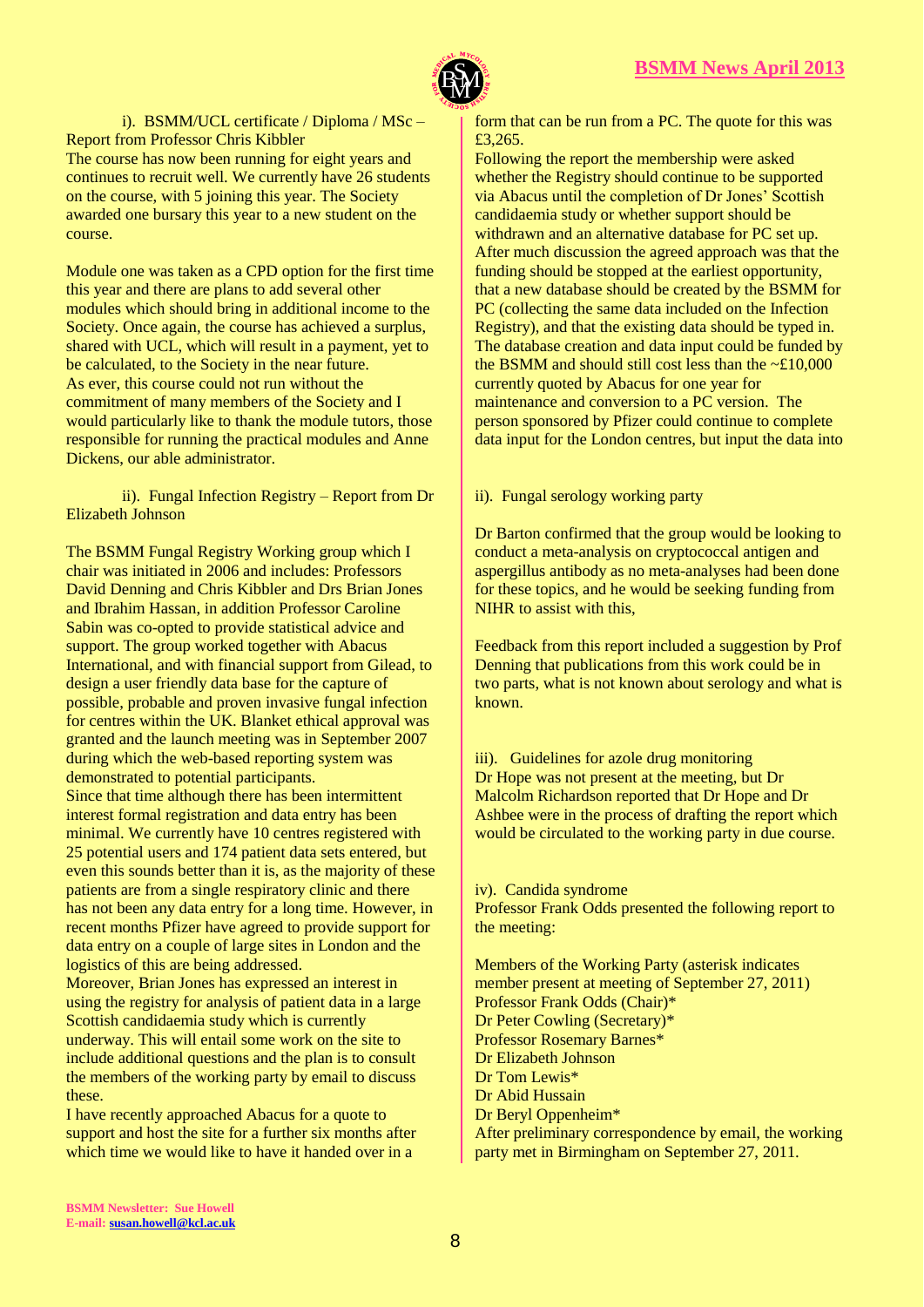

Discussion focussed on assessing the need for a position paper on "chronic candidiasis syndrome". Although there were arguments in favour of the group writing such a document (a service to doctors and other professionals, logical successor to the BIA borreliosis position paper, etc.), it was felt that other considerations outweighed the need. These included concerns about the legal risks associated with publication of a position paper on a contentious topic, the rationale for taking a position on a disease that does not exist, and (from the BIA) a worry that the society might begin to look like an organization "looking for trouble". The group considered that a more valuable exercise would be to produce guidelines on the diagnosis and management of *Candida* infections in general practice. However, when members learned that such guidelines

already exist on the website of the UK Clinical Mycology Network, this suggestion was abandoned. The Working Party formally disbanded itself in October 2011 with the approval of the executive committees of the two organizations involved.

Discussion around this topic included that the Clinical Mycology Network (and the CKS website) might have good publications on their websites, but few clinicians are aware of this resource, therefore better publicity of their websites is needed. There was discussion around patients with deeper problems or underlying diseases needing good resources, and the need for clinicians to be alerted to good information of the diagnosis of these conditions. Professor Odds reported that there were already good resources in existence – Dr Fungus and Wikipedia – and that these should be placed on the Clinical Mycology Network website, and links to all three should probably be put on to the BSMM website.

# v). Revision of Standards of Care

Dr Silke Shelenz was not at the meeting, but Professor David Denning provided an update. Over the last 6-8 months there has been a lot of activity in the revision of the standards and substantial amendments are being drafted. This revision will not be presented as guidelines but as standards to be followed, and as such any area where there is no scientific evidence, or if something is impractical or unavailable in the UK it has been removed from the report. A substantial draft is expected to be completed in June 2012.

There was then some discussion on whether the document should go to review of the BSMM membership prior to external professional review before publication. It was agreed that a final draft should be posted on the BSMM website (in a members only area) for a specified period to invite Society feedback, and subsequently sent to the Royal Colleges for consultation prior to publication. The consultation was felt to be essential to ensure professional buy-in to the proposals.

#### 8. UK Clinical Mycology Network – Prof Rosemary Barnes

Professor Rosemary Barnes reported that she has continued to discuss the revival of the UKCMN with the HPA, but confirmed that there would be no central support from the HPA for anything other than for an annual meeting. Maintenance of the member database, and administration for the organisation would have to come from the Mycology Reference Laboratory in Bristol. Potentially Dr Chris Linton has been identified as someone who would be suitable to provide administrative support, as an HPA employee at MRL it would be possible for him to be given access to the HPA website.

Both Prof Kibbler and Prof Barnes suggested the involvement of the National Commissioning Groups in England, Wales and Scotland to help support the UKCMN, although how this would be achieved was unclear at the moment.

# 9. Annual Scientific Meetings i). Cardiff 2012

Prof Barnes reported that she had been given a remit not to set out to make a profit, and had therefore kept registration costs very low. This was assisted by very generous sponsorship from the pharmaceutical companies. While she was hoping not to report a loss on the meeting she did not expect there to be any substantial contribution to the Society's funds. Prof Barnes thanked Lorna Vale and Lewis White for their support in the organisation and running of the meeting , and members of her own family for their assistance and support.

# ii). Newcastle 2013

Dr Julian Rutherford is the local organiser for this meeting, and he confirmed the dates of the meeting would be the  $14-16^{th}$  April 2013. The location was likely to be in a hotel in Newcastle and he expected to finalise the location in the coming month.

# iii). Manchester 2014

Dr Malcolm Richardson is the local organiser for this meeting. It is early days in the preparations, but he suggests the meeting will be in a hotel in Manchester, and is considering locations for the annual dinner. He advised that the weather is highly likely to be damp! This meeting also marks the  $50<sup>th</sup>$  anniversary of the Society and suggestions to mark this occasion included a historical perspective, photos of founding and early members, or perhaps a commemorative award, bursary or lecture to mark the occasion.